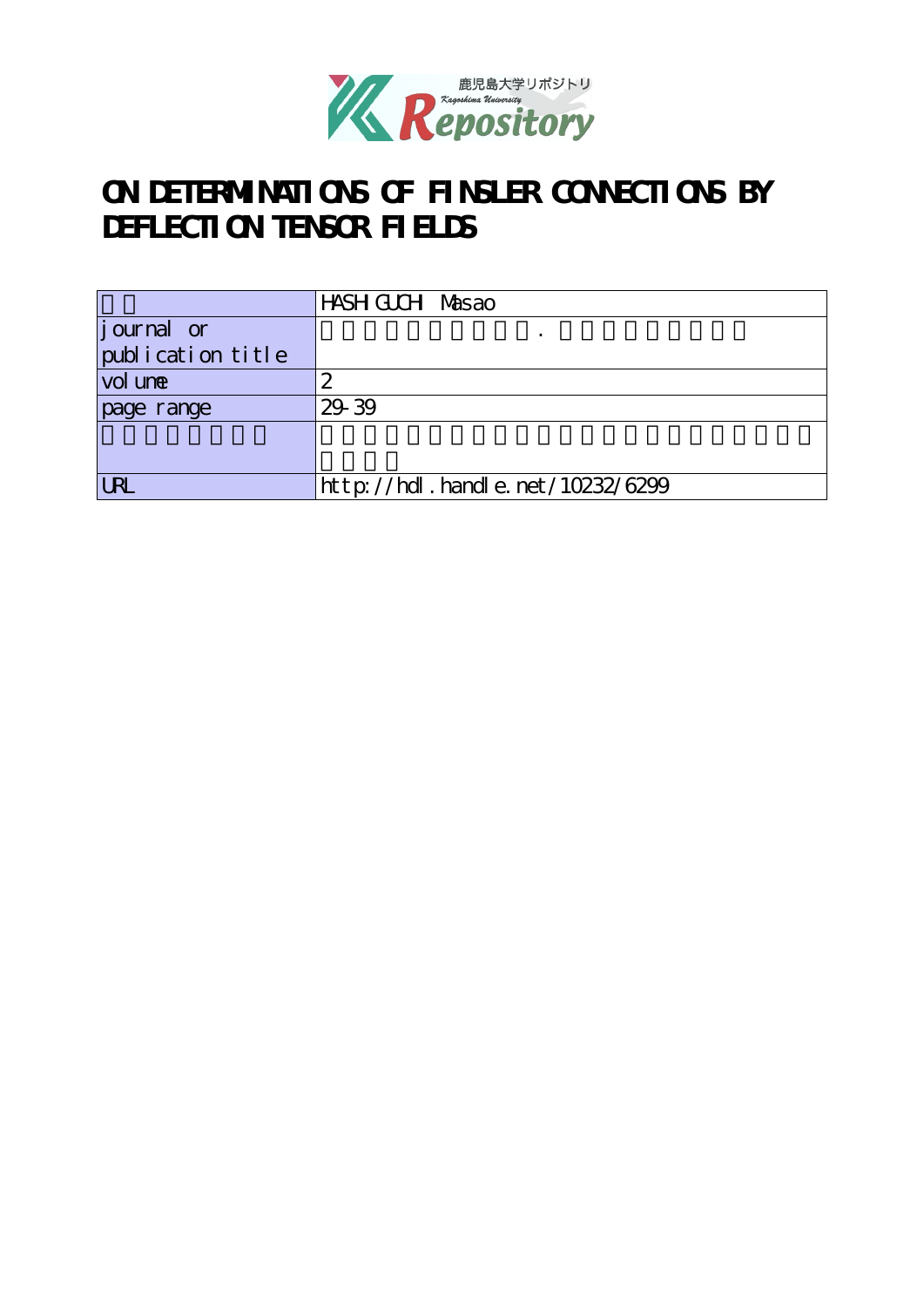# **ON DETERMINATIONS OF FINSLER CONNECTIONS BY DEFLECTION TENSOR FIELDS**

|                   | HASH GUCH Masao                              |
|-------------------|----------------------------------------------|
| journal or        |                                              |
| publication title |                                              |
| vol une           | 2                                            |
| page range        | 29 39                                        |
|                   |                                              |
|                   |                                              |
| <b>LR</b>         | $http: // hdl. handle. net / 10232/00000491$ |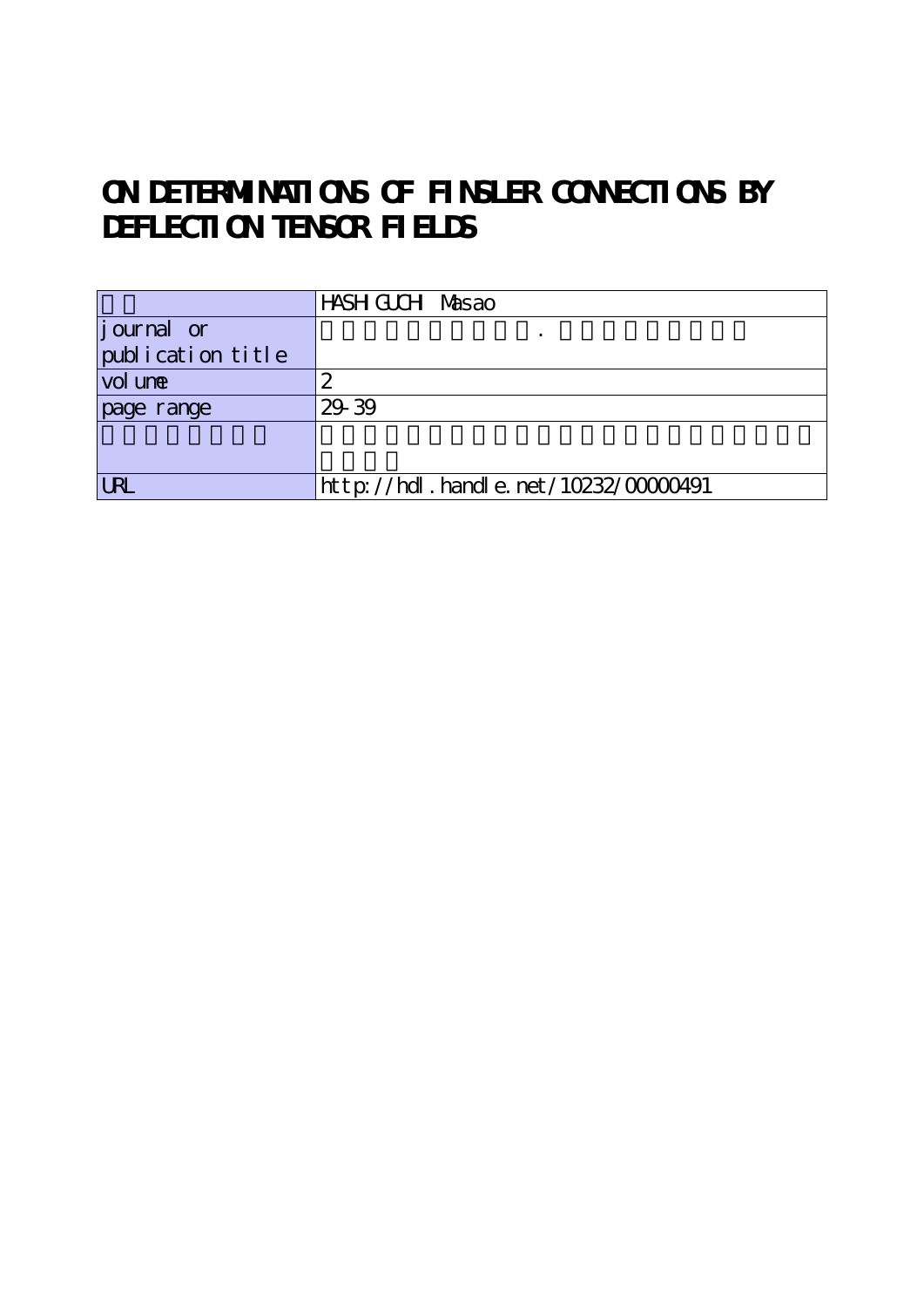Rep. Fac. Sci. Kagoshima Univ., (Math. Phys. Chem.) No. 2, p. 29-39, 1969

# ON DETERMINATIONS OF FINSLER CONNECTIONS BY DEFLECTION TENSOR FIELDS

By

## Masao Hashiguchi

(Received September 30, 1969)

The author  $\lceil 2 \rceil$  discussed parallel displacements in Finsler spaces and showed that the connection  $\Gamma$  defined by E. Cartan  $\lceil 1 \rceil$  is the shortest and fittest from a natural standpoint. In that case we imposed as a natural condition the torsion tensor field to vanish, but in its definition the supporting elements are confined to be parallel. And, M. Matsumoto  $\lceil 4 \rceil$  has proposed, from the standpoint of his modern Finsler theory, the following elegant axioms that determine uniquely that connection  $\Gamma$  and the associated non-linear connection N:

- (C1) the connection  $\Gamma$  be metrical,
- (C2) the deflection tensor field  $D=0$ ,
- (C3) the (h)h-torsion tensor field  $T=0$ ,
- (C4) the (v)v-torsion tensor field  $S^1=0$ ,

where the axiom G2 expresses the geometrical meaning as above stated.

So, from the standpoint that the supporting elements may be displaced with respect to any non-linear connection  $N$  in the tangent bundle, we shall replace the condition  $C2$ by some weaker conditions and find the conditions to be imposed thereon in order that the connection  $\Gamma$  defined by E. Cartan be obtained (Theorem A).

As a result of this consideration we shall notice that Finsler connections with the deflection tensor field  $D = -\delta$  are somewhat canonical. We shall give an example of such a Finsler connection (Theorem B).

Throughout the present paper we shall use the terminology and notations described in M. Matsumoto  $\lceil 5 \rceil$ . In §1, we shall briefly sketch the materials in need of our discussions.

The author wishes to express his sincere gratitude to Prof. M. Matsumoto for the invaluable suggestions and encouragements.

### § 1. Preliminaries

1°. Given a differentiable manifold M of dimension n, we denote by  $L(M)(M, \pi,$  $GL(n, R)$ ) the bundle of linear frames and by  $T(M)$  (M,  $\tau$ , F,  $GL(n, R)$ ) the tangent bundle, where the standard fiber  $F$  is a vector space of dimension  $n$  with a fixed base  ${e_a}$ .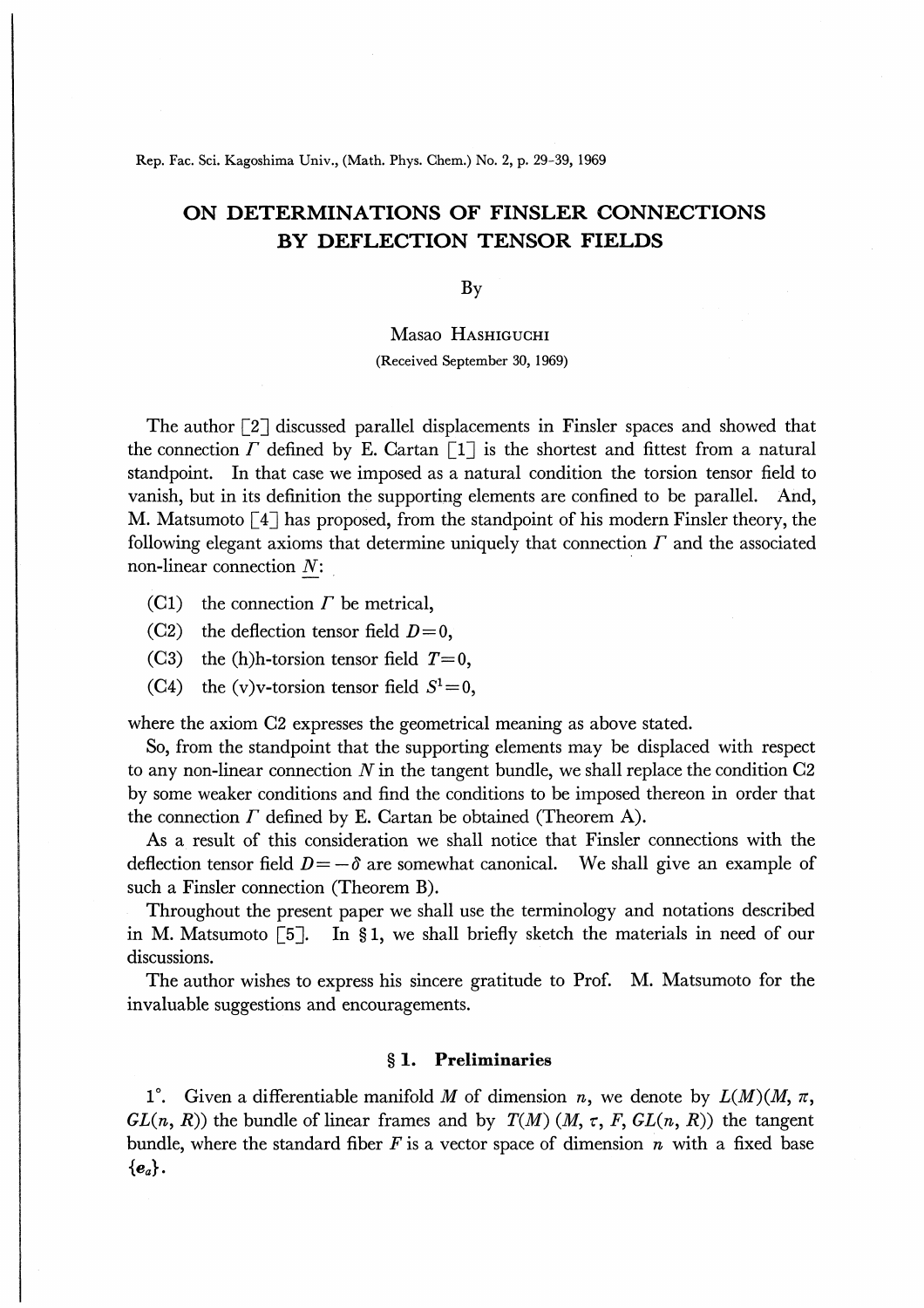#### М. НАЗНІСОСНІ

The induced bundle  $\tau^{-1}L(M) = \{(y, z) \in T(M) \times L(M) | \tau(y) = \pi(z)\}\$  is called the Finsler bundle of M and denoted by  $F(M)$  ( $T(M)$ ,  $\pi_1$ ,  $GL(n, R)$ ). The projection  $\pi_1$  is the mapping

$$
\pi_1\colon F(M)\to T(M)\,|\,(\,y,\,z)\to y,
$$

and we shall denote by  $\pi_2$  the mapping

$$
\pi_2\colon F(M)\to L(M)\,|\,(\,y,\,z)\to z.
$$

The Lie algebra of the structural group  $GL(n, R)$  of  $L(M)$  or  $F(M)$  is denoted by  $L(n, R)$  and the canonical base by  $\{L_a^b\}$ .

2°. A Finster connection  $(\Gamma, N)$  is by definition a pair of a connection  $\Gamma$  in the Finster bundle  $F(M)$  and a non-linear connection N in the tangent bundle  $T(M)$ .

Given a Finsler connection  $(\Gamma, N)$ , let  $l_u(u \in F(M))$  and  $l_y(y \in T(M))$  be the respective lifts with respect to  $\Gamma$  and  $N$ . In terms of a canonical coordinate system  $(x^i, y^i, z^i)$ of  $F(M)$ , they are expressed by

(1) 
$$
l_u \left(\frac{\partial}{\partial x^k}\right)_y = \left(\frac{\partial}{\partial x^k}\right)_u - z_b^i \Gamma_{jk}^i \left(\frac{\partial}{\partial z_b^i}\right)_u,
$$

(2) 
$$
l_u \left(\frac{\partial}{\partial y^k}\right)_y = \left(\frac{\partial}{\partial y^k}\right)_u - z_b^j C_{jk}^i \left(\frac{\partial}{\partial z_b^i}\right)_u,
$$

and

(3) 
$$
l_y \left(\frac{\partial}{\partial x^k}\right)_x = \left(\frac{\partial}{\partial x^k}\right)_y - F_k^i \left(\frac{\partial}{\partial y^i}\right)_y,
$$

where  $\Gamma_{j,k}^i$ ,  $C_{j,k}^i$  are called the *components of*  $\Gamma$  and the  $F_k^i$  the *components of*  $N$ .  $C_{j,k}^i$  are also the components of the  $(h)$ hv-torsion tensor field  $C$ .

For each  $f \in F$  the *h*- and the *v*- *basic vector fields*  $B^h(f)$  and  $B^v(f)$  are defined by

$$
(4) \t\t Bh(f)u=luly(zf)
$$

and

$$
(5) \t\t\t Bv(f)u=lulyv(zf)
$$

at  $u = (y, z)$  respectively, where  $l_y^v$  is the vertical lift expressed by

(6) 
$$
l_y^v \left(\frac{\partial}{\partial x^i}\right)_x = \left(\frac{\partial}{\partial y^i}\right)_y.
$$

The h- and the v- basic forms  $\theta^h$  and  $\theta^v$  constitute, with the connection form  $\omega$  of  $\Gamma$ , the dual system of  $(B^h(f), B^v(f), Z(A))$ , where  $Z(A)$  is the fundamental vector field corresponding to  $A \in L(n, R)$ . They are expressed by

$$
(7) \hspace{3.1em} \theta^h = z^{-1} \, d^d x^i \mathbf{e}_a,
$$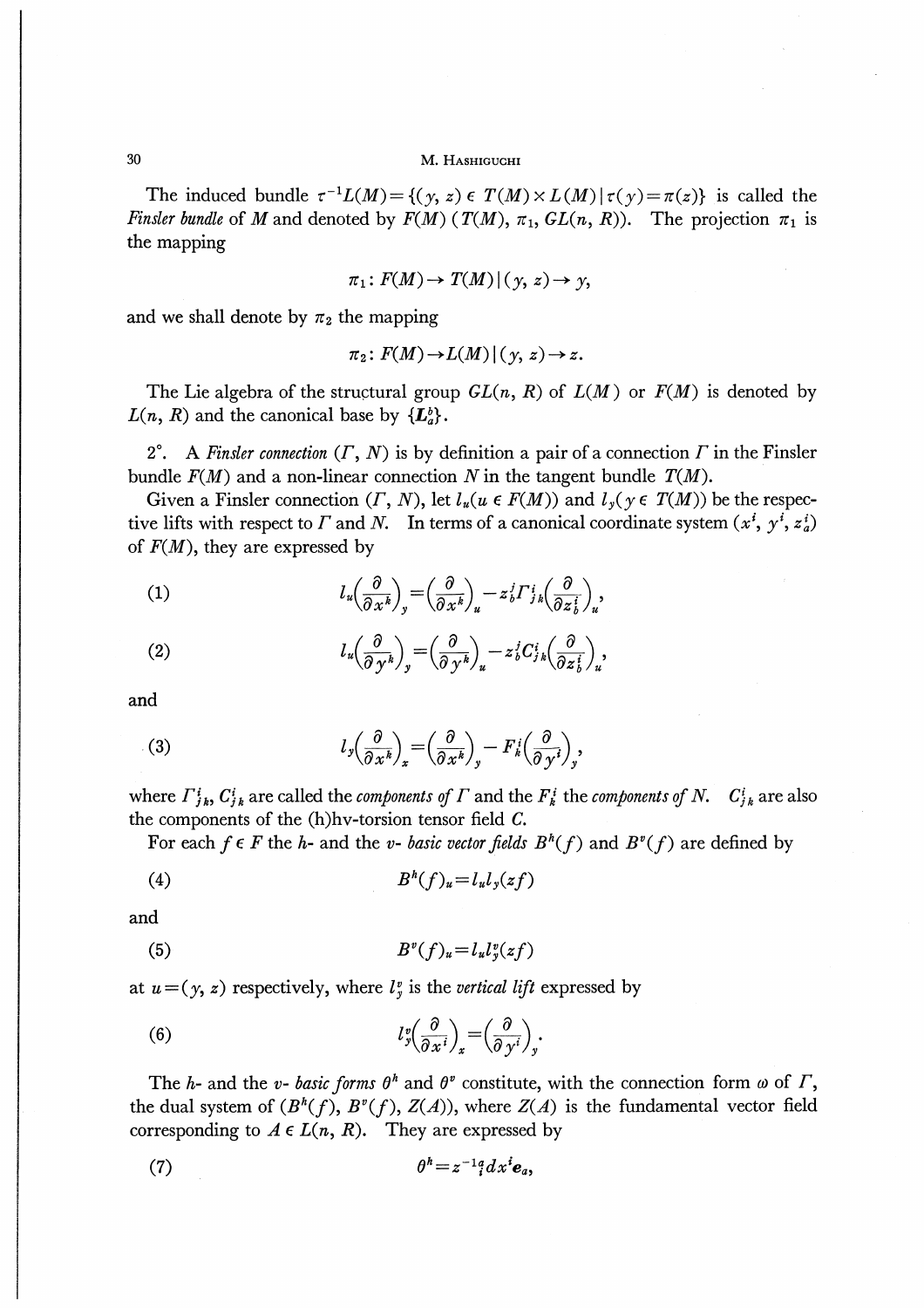On Determinations of Finsler Connections by Deflection Tensor Fields

 $\theta^v = z^{-1} \frac{d}{dx} (d y^i + F^i_k dx^k) \mathbf{e}_a$  $(8)$ 

and

(9) 
$$
\omega = z^{-1}{}_{i}^{a} (dz_{b}^{i} + z_{b}^{j} \Gamma^{i}_{j k} dx^{k} + z_{b}^{j} C^{i}_{j k} d y^{k}) \mathbf{L}_{a}^{b}.
$$

If we denote by  $\theta$  the basic form in  $L(M)$  then

 $\theta^h = \pi_2 \theta$ .  $(10)$ 

3°. Given a Finsler connection  $(\Gamma, N)$ , we get the associated non-linear connection N with the subordinate F-connection  $\Gamma_F$  to  $(\Gamma, N)$ . The pair  $(\Gamma, N)$  is a Finsler connection and is called the *associated connection* with the given one. We shall denote by putting  $\equiv$  the quantities with respect to  $(\Gamma, N)$ .

If we put

$$
(11) \t\t\t F_{jk}^i = \Gamma_{jk}^i - C_{jm}^i F_k^m,
$$

the components  $F_k^i$  of N are

and differ by  $y^j F_{jk}^i - F_k^i$  from  $F_k^i$ . The quantities

 $D_k^i = \gamma^j F_{ik}^i - F_k^i$  $(13)$ 

are the components of the deflection tensor field D defined by

$$
(14) \t\t\t D(f)=B^h(f)\gamma,
$$

where  $\gamma$  is the *characteristic field* defined by

$$
\gamma: F(M) \to F | (y, z) \to z^{-1} y = z^{-1} \frac{a}{i} y^i \mathbf{e}_a.
$$

Between the h-basic vector fields  $B^h(f)$  and  $B^h(f)$  there exists the relation

(15) 
$$
B^{h}(f) = B^{h}(f) + B^{v}(D(f)),
$$

therefore, as the dual relation, we have

$$
\theta^v = \theta^v - D(\theta^h).
$$

 $4^{\circ}$ . Given a Finsler metric function L, the usual metric tensor field G is defined, its components  $g_{ij}$  being given by

(17) 
$$
g_{ij} = \frac{1}{2} \frac{\partial^2 L^2}{\partial \gamma^i \partial \gamma^j}.
$$

A Finsler space means here a differentiable manifold M endowed with such a metric tensor field  $G$ .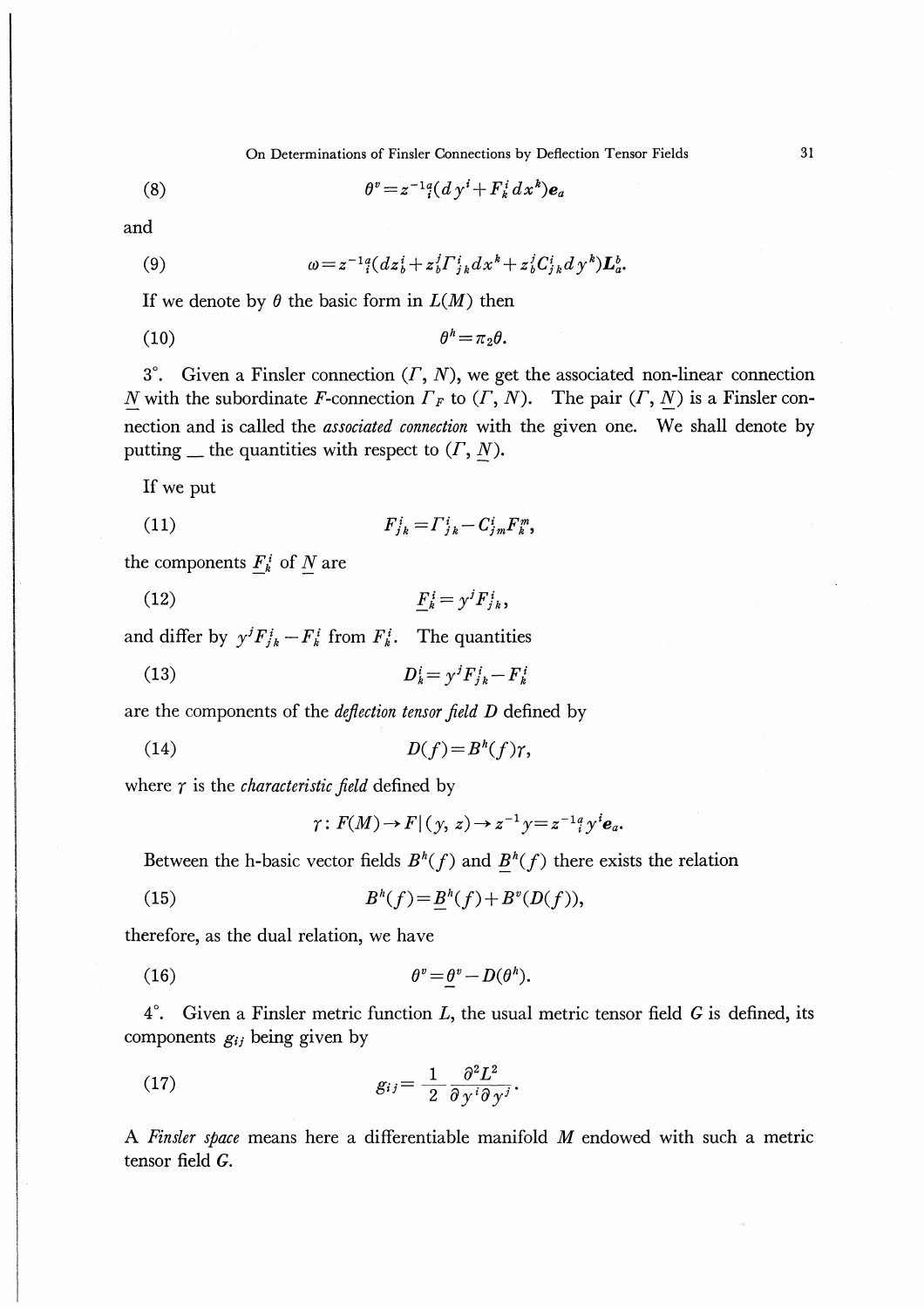M. HASHIGUCHI

We put

(18) 
$$
\gamma_{jhk} = \frac{1}{2} \left( \frac{\partial g_{j}}{\partial x^k} + \frac{\partial g_{hk}}{\partial x^j} - \frac{\partial g_{jk}}{\partial x^h} \right),
$$

$$
(19) \tGi=\frac{1}{2}\gamma_{jk}^{i}\gamma^{j}\gamma^{k},
$$

and

$$
(20) \tGki = \frac{\partial Gi}{\partial yk},
$$

where  $\gamma_{ik}^i = g^{ih} \gamma_{jhk}$ .

And we shall sometimes use the notations

$$
(21) \t\t\t li = \frac{yi}{L}, lj = gijli.
$$

5<sup>°</sup>. Let a Finsler connection  $(\Gamma, N)$  be given in a Finsler space  $(M, G)$ . The conditions C1-C4 are expressed as follows :

(C1) (22) 
$$
\Gamma_{jhk} + \Gamma_{hjk} = \frac{\partial g_{jh}}{\partial x^k},
$$

(23) 
$$
C_{jhk} + C_{hjk} = \frac{\partial g_{j}}{\partial y^k},
$$

$$
(C2) (24) \t\t\t Fki = yjFji,
$$

$$
(C3) (25) \t\t F_{jhk} = F_{khj},
$$

$$
(C4) (26) \t Cjhk=Ckhj,
$$

where  $\Gamma_{jhk} = g_{ih}\Gamma_{jk}^{i}$ ,  $C_{jhk} = g_{ih}C_{jk}^{i}$  and  $F_{jhk} = g_{ih}F_{jk}^{i}$ . We shall here explain some geometrical meanings of these conditions.

Let C be a differentiable curve in M and  $\tilde{C}$  be a differentiable curve in  $T(M)$  mapped on the C by the projection  $\tau$ . Tangent vectors  $X(t)$  along C are said to be parallel along C with respect to  $\tilde{C}$ , if the equations

(27) 
$$
\frac{dX^i}{dt} + \Gamma^i_{jk}(x, y)X^j \frac{dx^k}{dt} + C^i_{jk}(x, y)X^j \frac{dy^k}{dt} = 0
$$

are satisfied, where C is expressed by  $x^{i}(t)$  and  $\tilde{C}$  by  $x^{i}(t)$ ,  $y^{i}(t)$ .

Under the parallel displacement along a curve C, if we take in particular  $\tilde{C}$  to be a lift  $\tilde{C}_N$  with respect to the non-linear connection N, i.e.

(28) 
$$
\frac{dy^i}{dt} + F^i_k(x, y) \frac{dx^k}{dt} = 0,
$$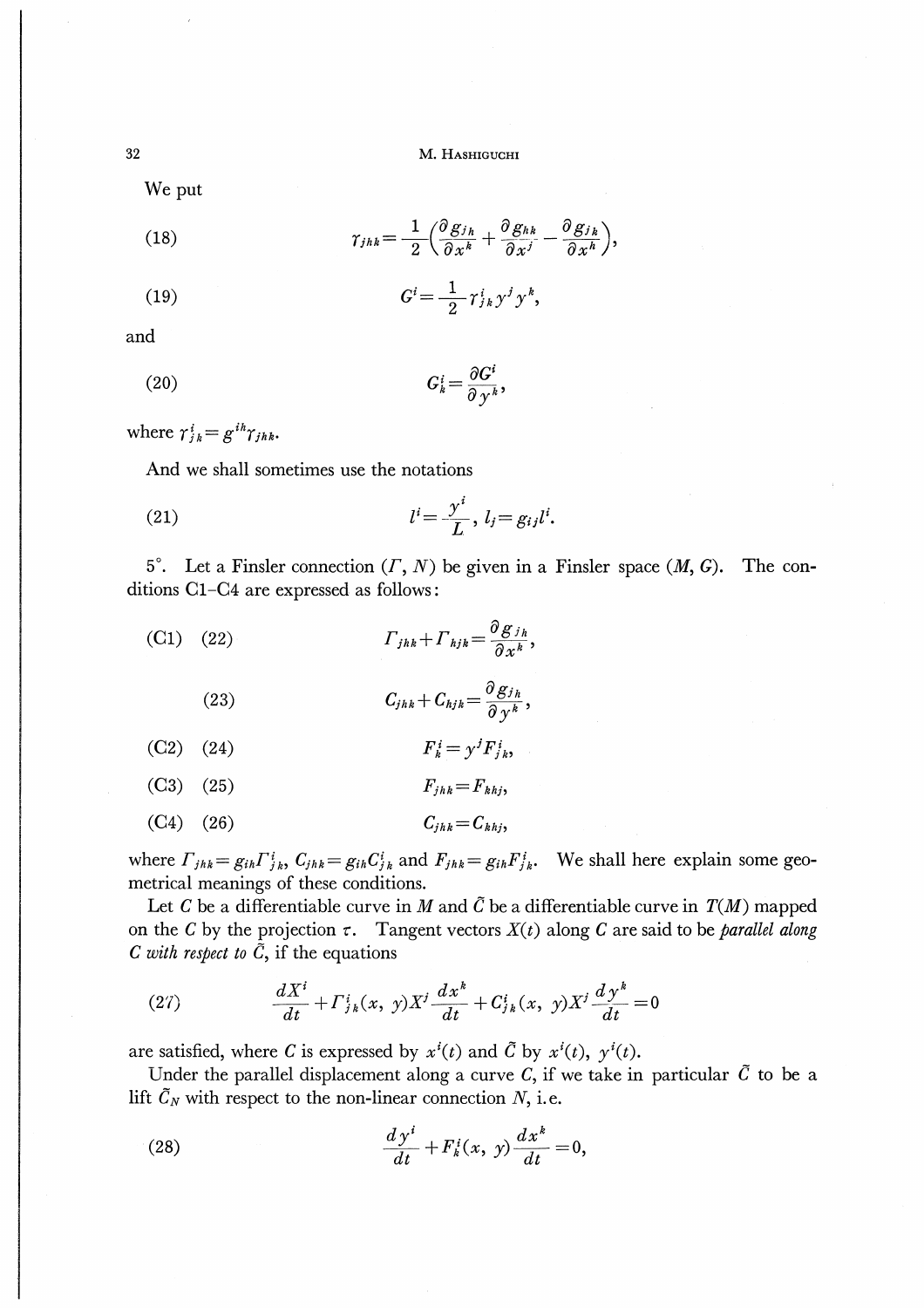the equations (27) may be written in the form

(29) 
$$
\frac{dX^i}{dt} + F^i_{jk}(x, y)X^j\frac{dx^k}{dt} = 0.
$$

The supporting elements  $y^i$  (the points of the lift  $\tilde{C}_N$ ) are parallel with respect to  $\tilde{C}_N$ , i.e.

(30) 
$$
\frac{dy^i}{dt} + F^i_{jk}(x, y)y^j \frac{dx^k}{dt} = 0,
$$

if and only if the equations (24) are satisfied, which is a geometrical meaning of the condition C2.

The connection  $\Gamma$  is called to be *metrical* if the length of a vector remains unchanged under the parallel displacement along any curve  $C$  with respect to any  $\tilde{C}$ , which is a geometrical meaning of the condition C1. On the other hand, the non-linear connection N is called to be *metrical* if the supporting elements as the points of a lift  $\tilde{C}_N$  of any curve  $C$  have a constant length, that is, the  $(28)$  yields

(31) 
$$
\frac{d}{dt}(g_{ij}(x, y)y^i y^j)=0.
$$

In the case that the  $\Gamma$  is metrical, the non-linear connection  $N$  is metrical if and only if

$$
(32) \t\t\t g_{jh}y^{j}D_{k}^{h}=0, \t\t or \t l_{i}D_{k}^{i}=0.
$$

This is easily verified by  $(22)$ ,  $(23)$ ,  $(28)$  and  $(13)$ . Hence, if the condition C2 is satisfied, the non-linear connection  $N$  is metrical.

Let  $T(x)$  be the fibre  $\tau^{-1}x$  over a point  $x \in M$  and  $F(x)$  be the Finsler subbundle  $\pi_1^{-1}T(x)$ . If we denote by  $\Gamma^v$  the restriction of the distribution  $\Gamma$  to  $F(x)$ , the  $\Gamma^v$  is regarded as a linear connection on the differentiable manifold  $T(x)$ , whose components are  $C_{jk}^i$ . Since the (v)v-torsion tensor field  $S^1$  is expressed by  $S^i{}_{jk} = C_{jk}^i - C_{kj}^i$ , the condition C4 requires this connection  $\Gamma^v$  to be without-torsion.

If we restrict the metric tensor field G to  $T(x)$ , then the  $T(x)$  becomes a Riemannian space. Thus, the connection satisfying (23) and (26) is the Riemannian connection, which is uniquely determined by the  $G$  as follows:

$$
(33) \tC_{jhk} = \frac{1}{2} \frac{\partial g_{j}}{\partial \gamma^k}.
$$

Therefore,  $C_{ihk}$  are symmetric and the relations

$$
(34) \tC_{jhk} y^k = 0, \t or \t C_{jhk} l^k = 0
$$

hold good.

Now, since  $F_{jk}^i = \Gamma_{jk}^i - C_{jm}^i F_k^m$ , the (h)h-torsion tensor field T, which is expressed by  $T_{j,k}^i = F_{j,k}^i - F_{kj}^i$ , depends not only on the T but on the N. However, the conditions C1 and C4 do not depend on the  $N$ . So, the condition C2 gives an influence upon the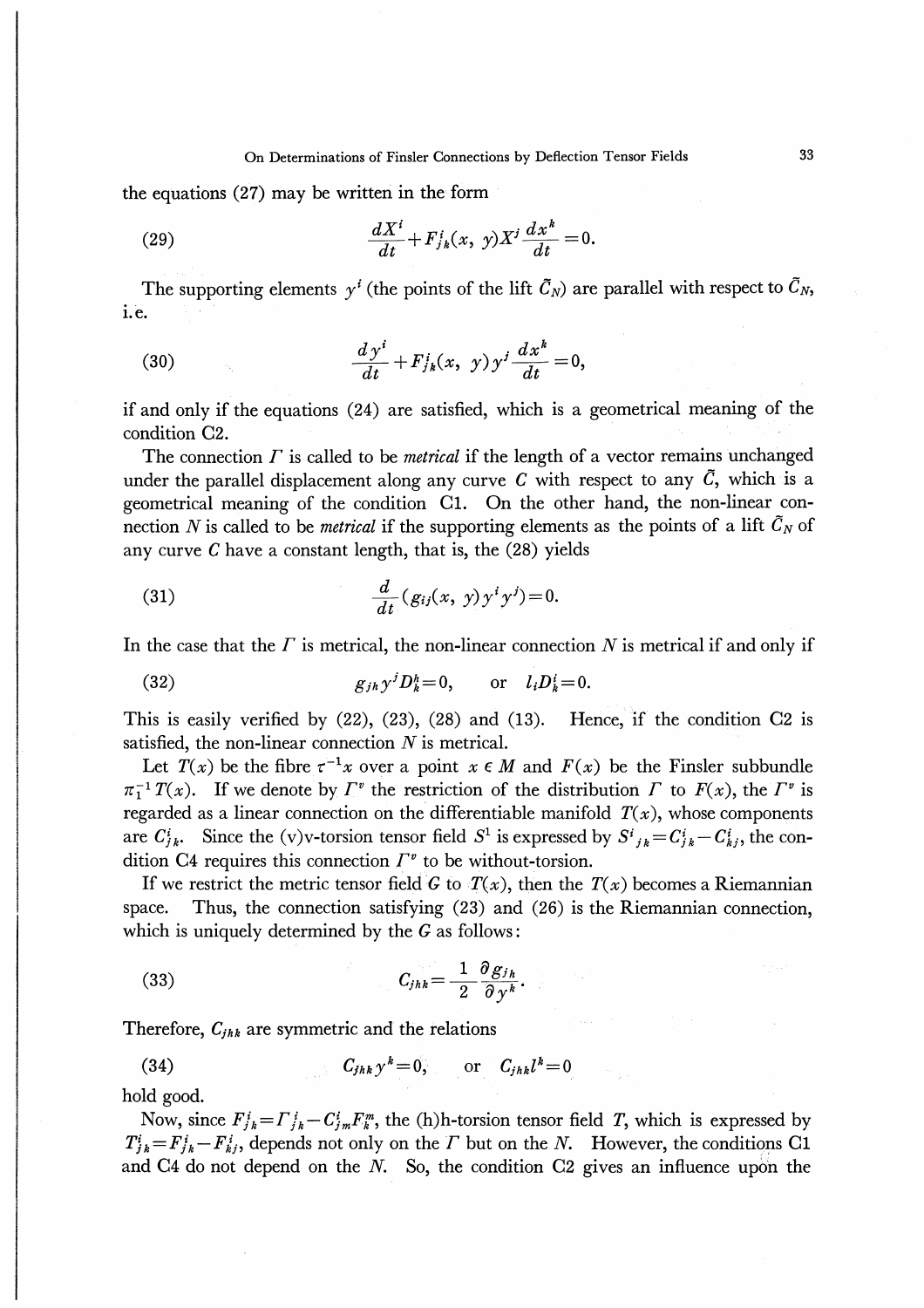#### M. НАSHIGUCHI

definition of the  $T$  only. Hence, to determine the  $T$  only, it seems that the condition C2 is replaced by some weaker conditions.

#### $§$  2. Determinations of Finsler connections by deflection tensor fields

6°. First, we shall consider the case that any non-linear connection is given in the tangent bundle of a Finsler space.

PROPOSITION 1. Given a non-linear connection  $N$  in the tangent bundle of a Finsler space, there exists a unique Finsler connection  $(\Gamma, N)$  satisfying the following four conditions:

the connection  $\Gamma$  be metrical,  $(C1)$ 

 $(C2')$  the non-linear connection be the given N,

- $(C3)$ the (h)h-torsion tensor field  $T=0$ ,
- the (v)v-torsion tensor field  $S^1=0$ .  $(C4)$

The components  $\Gamma_{jhk}$  and  $C_{jhk}$  of the  $\Gamma$  are

(35) 
$$
\Gamma_{jhk} = \gamma_{jhk} + \frac{1}{2} \left( \frac{\partial g_{j_k}}{\partial y^m} F_h^m - \frac{\partial g_{hk}}{\partial y^m} F_j^m \right),
$$

$$
C_{jhk} = \frac{1}{2} \frac{\partial g_{j_h}}{\partial y^k},
$$

where  $F_k^i$  are the components of the given non-linear connection N. In this case  $F_{jhk}$  are

(36) 
$$
F_{jhk} = \gamma_{jhk} - \frac{1}{2} \left( \frac{\partial g_{jh}}{\partial y^m} F_k^m + \frac{\partial g_{hk}}{\partial y^m} F_j^m - \frac{\partial g_{jk}}{\partial y^m} F_k^m \right),
$$

and if we put

(37) 
$$
\frac{\partial}{\partial x^k} = \frac{\partial}{\partial x^k} - F_k^m \frac{\partial}{\partial y^m},
$$

then they are expressed by

(38) 
$$
F_{jhk} = \frac{1}{2} \left( \frac{\delta g_{jh}}{\partial x^k} + \frac{\delta g_{hk}}{\partial x^j} - \frac{\delta g_{jk}}{\partial x^h} \right).
$$

 $(33)$  follows from  $(23)$  and  $(26)$  as remarked in  $5^\circ$ . If we put PROOF.

(39) 
$$
\Gamma_{jhk} = \gamma_{jhk} + \frac{1}{2} \left( \frac{\partial g_{jk}}{\partial y^m} F_h^m - \frac{\partial g_{hk}}{\partial y^m} F_j^m \right) + A_{jhk},
$$

then we obtain by  $(22)$  and  $(18)$ 

$$
(40) \t A_{jhk} + A_{hjk} = 0,
$$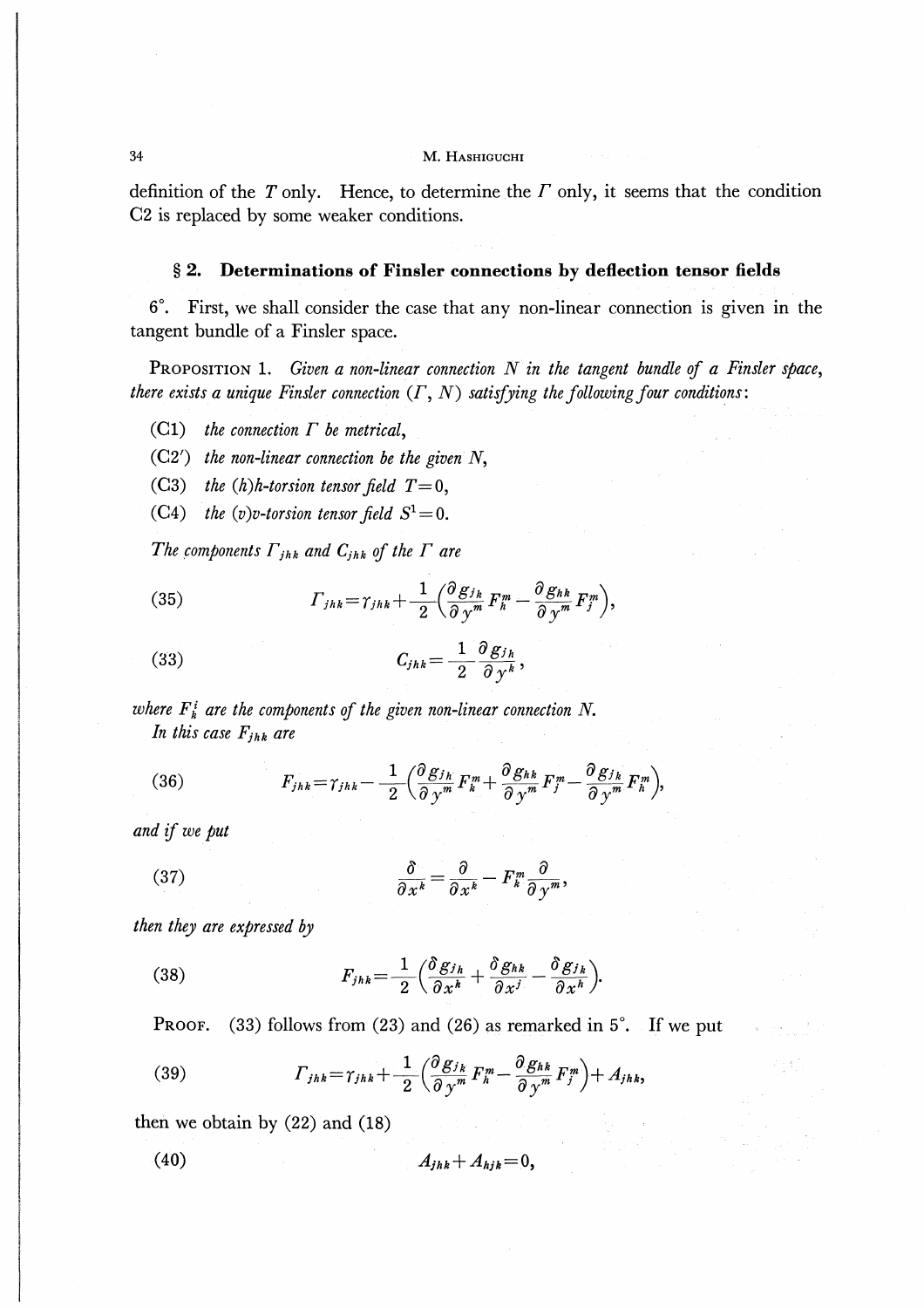and by  $(11)$ ,  $(33)$  and  $(25)$ 

$$
(41) \t\t A_{jhk}=A_{khj}.
$$

From these equations it follows that  $A_{ihk} = 0$ . Hence, (39) becomes (35), and (36) follows.

And the  $\Gamma$  defined by (35) and (33) satisfies with the  $N$  our conditions.

From  $(36)$  and  $(34)$ , we have

(42) 
$$
y^{j}F_{jk}^{i}=y^{j}\gamma_{jk}^{i}-\frac{1}{2}g^{ik}\frac{\partial g_{hk}}{\partial y^{m}}F_{j}^{m}y^{j}.
$$

We may solve  $F_k^i$  from (13) and (42), and obtain

 $F_{k}^{i} = G_{k}^{i} + C_{k}^{i} D_{s}^{l} \gamma^{s} - D_{k}^{i}.$  $(43)$ 

Substituting (43) into (35), we have

PROPOSITION 2. Given a Finsler tensor field  $D$  of type  $(1, 1)$  in a Finsler space, there exists a unique Finsler connection  $(\Gamma, N)$  satisfying the following four conditions:

- $(C1)$ the connection  $\Gamma$  be metrical,
- $(C2'')$ the deflection tensor field be the given D,
- the  $(h)$ h-torsion tensor field  $T=0$ ,  $(C3)$
- the (v)v-torsion tensor field  $S^1=0$ .  $(C4)$

The components  $\Gamma_{jhk}$ ,  $C_{jhk}$  and  $F_k^i$  of the  $(\Gamma, N)$  are

(44) 
$$
\Gamma_{jhk} = \gamma_{jhk} + \frac{1}{2} \left( \frac{\partial g_{jk}}{\partial y^m} G_h^m - \frac{\partial g_{hk}}{\partial y^m} G_j^m \right) + C_{jkm} C_{hl}^m D_s^l y^s - C_{hkm} C_{jl}^m D_s^l y^s - C_{jkm} D_h^m + C_{hkm} D_j^m,
$$
  
(33) 
$$
C_{jhk} = \frac{1}{2} \frac{\partial g_{jh}}{\partial y^k},
$$

and

(43) 
$$
F_{k}^{i} = G_{k}^{i} + C_{k}^{i} D_{s}^{l} y^{s} - D_{k}^{i},
$$

where  $D_k^i$  are the components of the given Finsler tensor field  $D$ .

7°. Proposition 2 shows that the connection  $\Gamma$  determined in Proposition 1 or 2 is the one defined by E. Cartan if and only if

(45) 
$$
C_{jkm}C_{h1}^m D_s^l y^s - C_{hkm}C_{j1}^m D_s^l y^s - C_{jkm}D_h^m + C_{hkm}D_j^m = 0.
$$

It is easily verified by  $(34)$  that  $(45)$  is equivalent to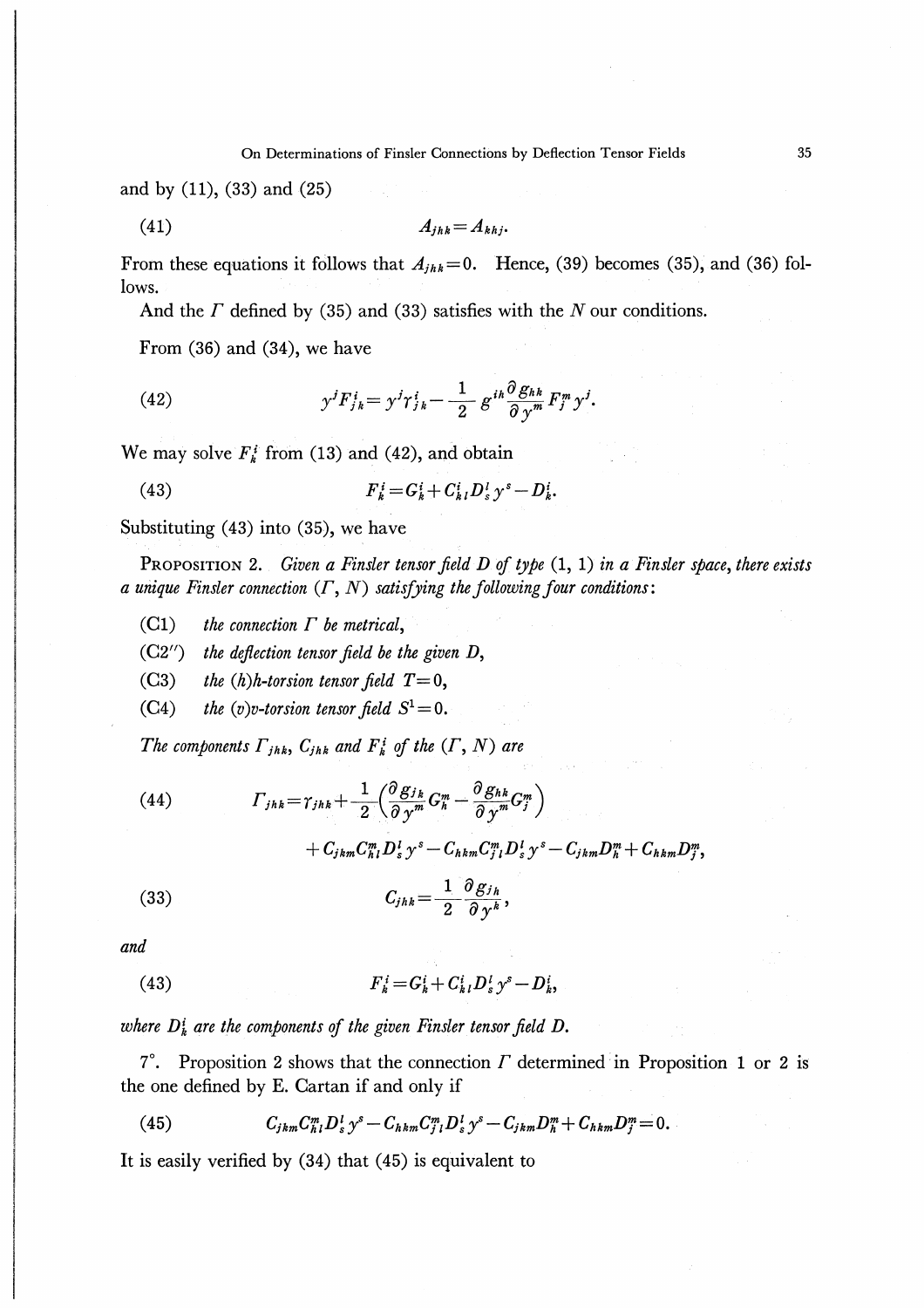M. HASHIGUCHI

 $(46)$ 

36

$$
C_{jkm}D_k^m = C_{hkm}D_j^m, \qquad \text{or} \quad C_{jhm}D_k^m = C_{hhm}D_j^m.
$$

Thus we have

THEOREM A. Given a Finsler tensor field  $D$  of type  $(1, 1)$  in the Finsler bundle of a Finsler space, there exists a unique Finsler connection  $(\Gamma, N)$  satisfying the following four conditions:

- the connection  $\Gamma$  be metrical,  $(C1)$
- $(C2^{\prime\prime})$ the deflection tensor field be the given  $D$ ,
- the  $(h)$ h-torsion tensor field  $T=0$ ,  $(C3)$
- the (v)v-torsion tensor field  $S^1=0$ .  $(C4)$

And, a necessary and sufficient condition that the  $\Gamma$  thus determined be the one defined by E. Cartan is that the deflection tensor field D satisfies the condition

 $C(f_1, D(f_2)) = C(f_2, D(f_1)),$  $(47)$ 

where C is the (h)hv-torsion tensor field of the  $(\Gamma, N)$ , or equivalently that the components  $D_k^i$  of the deflection tensor field D satisfy the conditions

(48) 
$$
\frac{\partial g_{j_h}}{\partial y^m} D_k^m = \frac{\partial g_{k_h}}{\partial y^m} D_j^m.
$$

In this case the conditions

$$
\frac{\partial g_{j_h}}{\partial y^m} D_s^m y^s = 0
$$

hold good, and the components  $\Gamma_{jhk}$ ,  $C_{jhk}$  and  $F_k^i$  of the  $(\Gamma, N)$  are

(50) 
$$
\Gamma_{jhk} = \gamma_{jhk} + \frac{1}{2} \left( \frac{\partial g_{j,k}}{\partial y^m} G_h^m - \frac{\partial g_{hk}}{\partial y^m} G_j^m \right),
$$

$$
(33) \tC_{jhk} = \frac{1}{2} \frac{\partial g_{j_h}}{\partial \gamma^k},
$$

and

$$
(51) \t\t\t F_k^i = G_k^i - D_k^i.
$$

8<sup>°</sup>. As a special example of the 
$$
D
$$
 satisfying the condition (48), we have

PROPOSITION 3. In a Finsler space there exists a unique Finsler connection  $(\Gamma, N)$  satisfying the following four conditions:

 $(C1)$ the connection  $\Gamma$  be metrical,

 $(C2''')$  the deflection tensor field D be given by

$$
(52) \t\t\t D_k^i = \lambda l^i l_k + \mu \delta_k^i,
$$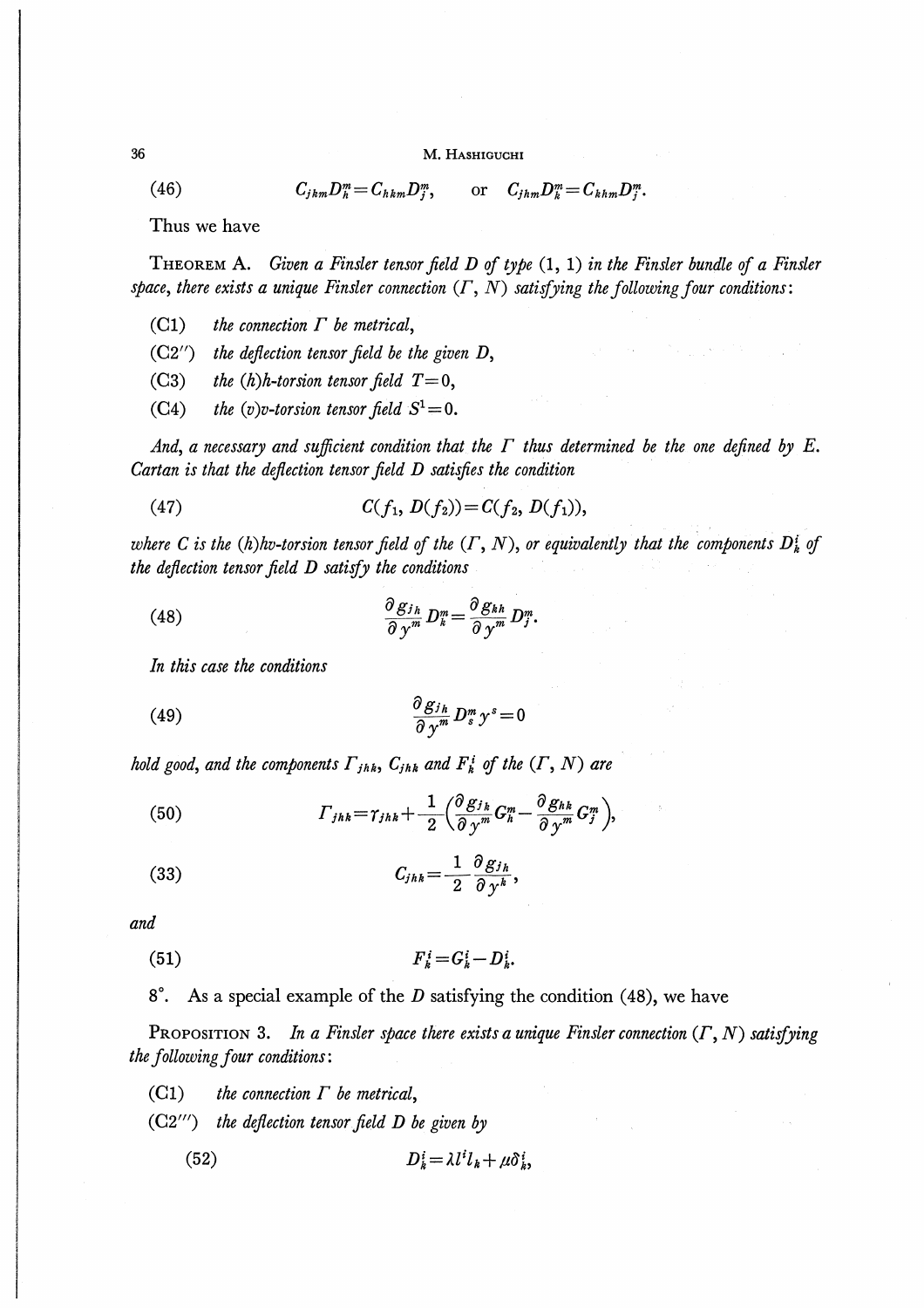where  $\lambda$  and  $\mu$  are scalar functions on the tangent bundle,

(C3) the  $(h)$ h-torsion tensor field  $T=0$ ,

(C4) the (v)v-torsion tensor field  $S^1 = 0$ .

The connection  $\Gamma$  is the one defined by E. Cartan. And, the non-linear connection N is metrical if and only if  $\lambda + \mu = 0$ .

This is easily proved by (34) and (32). Thus, we have noticed that, in order to determine the connection  $\Gamma$  defined by E. Cartan, the condition (C2) may be replaced by the weaker condition  $(C2^{\prime\prime\prime})$ . If we take D in  $(C2^{\prime\prime\prime})$  such that

(53)  $D_k^i = \lambda (l^i l_k - \delta_k^i),$ 

then the non-linear connection  $N$  is metrical, and so we have a generalization of the  $(\Gamma, N)$  defined by E. Cartan.

However, in order to obtain the  $\Gamma$  only, it does not need the non-linear connection to be metrical. In particular, if  $\lambda = 0$ ,  $\mu = -1$  (i.e.  $D = -\delta$ ) then the components  $F_k^i$  of the non-linear connection N become  $F_{k}^{i} = G_{k}^{i} + \delta_{k}^{i}$ , which are somewhat canonical in features. So, it seems to be interesting that, apart from Finsler metrics, we treat Finsler connections with the deflection tensor field  $D = -\delta$ . Next, we shall give an example of such a Finsler connection.

## § 3. Finsler connections derived from affine connections

9<sup>o</sup>. Let  $F(M)$   $(M, \tilde{\pi}, \tilde{G})$  be the *affine bundle* over M, where  $\tilde{G} = GL(n, R) \times F$  is the affine group with the multiplication

(54) (gl, Vi) (g2, V2)-(glg2, glV2+vt).

Each  $(g, v) \in \tilde{G}$  acts on  $F(M)$  by

$$
\tilde{T}_{(g, v)}\colon F(M) \to F(M) \mid (y, z) \to (y + zv, zg),
$$

so we have the restrictions

$$
T_g \colon F(M) \to F(M) \mid (y, z) \to (y, zg)
$$

and

$$
S_v: F(M) \to F(M) \mid (y, z) \to (y + zv, z).
$$

Therefore, a connection in the affine bundle is invariant not only by  $T<sub>g</sub>$  but by  $S<sub>v</sub>$ .

The Lie algebra of the structural group  $\tilde{G}$  is  $L(n, R) + F$ , if we identify the Lie algebra of the additive group F with F itself. If we denote by  $Z(A)$  and  $Y(f)$  the respective fundamental vector fields corresponding to  $A \in L(n, R)+0$  and  $f \in 0+F$ , then  $Z(A)$  is also the fundamental vector field in the Finsler bundle  $F(M)$ , and  $Y(f)$  is the induced fundamental vector field.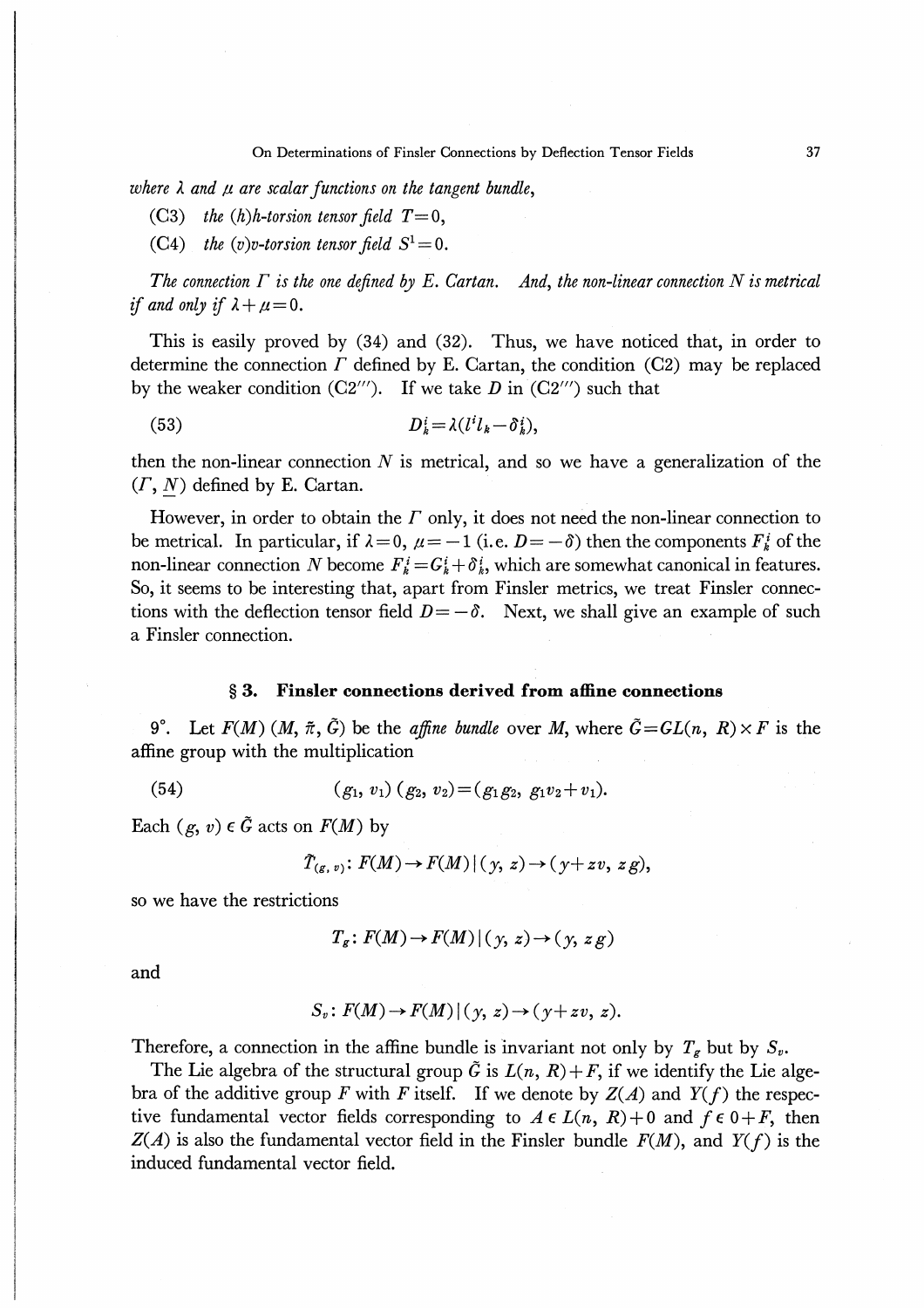38 M. Hashiguchi

The induced vertical distribution  $F^i$  defined by

$$
F(M) \ni u \to \{ X \in F(M)_u \mid \pi_2 X = 0 \}
$$

is spanned by  $Y(f)$ , where  $F(M)_u$  is the tangent space at  $u \in F(M)$ .

10°. Let  $\tilde{\Gamma}$  be a connection in the affine bundle  $F(M)$ . Then, a Finsler connection  $(T, N)$  is obtained by pairing  $\tilde{\Gamma}$  with the induced vertical distribution  $F^i$ . In this case the v-basic vector field  $B^v(f)$  is  $Y(f)$ .

Since the  $\tilde{\Gamma}$  is  $S_v$ -invariant, the h-basic vector field  $B^h(f)$  is  $S_v$ -invariant. Therefore, the subordinate F-connection to  $(\Gamma, N)$  is a linear connection and the deflection tensor field D of  $(\Gamma, N)$  is  $S_{\nu}$ -invariant.

Now, we shall treat the connection forms.

PROPOSITION 4. Let  $\tilde{\omega}$  and  $\omega$  be the connection forms of  $\tilde{\Gamma}$  and  $\Gamma$  respectively. If we consider the form  $\omega + \theta^v$  to take values in the Lie algebra  $L(n, R) + F$ , then

$$
(55) \t\t \tilde{\omega} = \omega + \theta^v.
$$

**PROOF.** Since  $(\theta^h, \theta^v, \omega)$  constitutes the dual system of  $(B^h(f), Y(f), Z(A))$ , we have

(56) 
$$
(\omega + \theta^{\nu}) (B^{h}(f)) = 0,
$$

(57) 
$$
(\omega + \theta^{\nu}) (Z(A)) = A, \quad (\omega + \theta^{\nu}) (Y(f)) = f.
$$

These relations show that  $\omega + \theta^v$  is just the connection form  $\tilde{\omega}$  of the  $\tilde{\Gamma}$ . Because, with respect to the connection in the affine bundle  $F(M)$  over M, the horizontal subspace is spanned by  $B^h(f)$  and the vertical subspace by the fundamental vector fields  $Z(A)$  and  $Y(f)$ .

PROPOSITION 5. Let  $\tilde{\omega}$  be the connection form of  $\tilde{\Gamma}$ , and  $\omega$  be the connection form of the subordinate linear connection to  $(\Gamma, N)$ . If  $\iota$  is the injection

 $\iota: L(M) \to F(M) \mid z \to (0, z),$ 

then

(58) ゐ-壁-D(d).

The proof will be obtained from (55), (16), (12) and (10). A connection  $\Gamma$  in the affine bundle is canonical, if the  $\ell^* \tilde{\omega}$  has the form

59) ゐ-fi>+0,

and is called the *affine connection*  $\lceil 3 \rceil$ . The formula (58) shows that the connection  $\tilde{\Gamma}$  is affine if and only if

$$
(60) \t\t\t D=-\delta.
$$

Thus we have